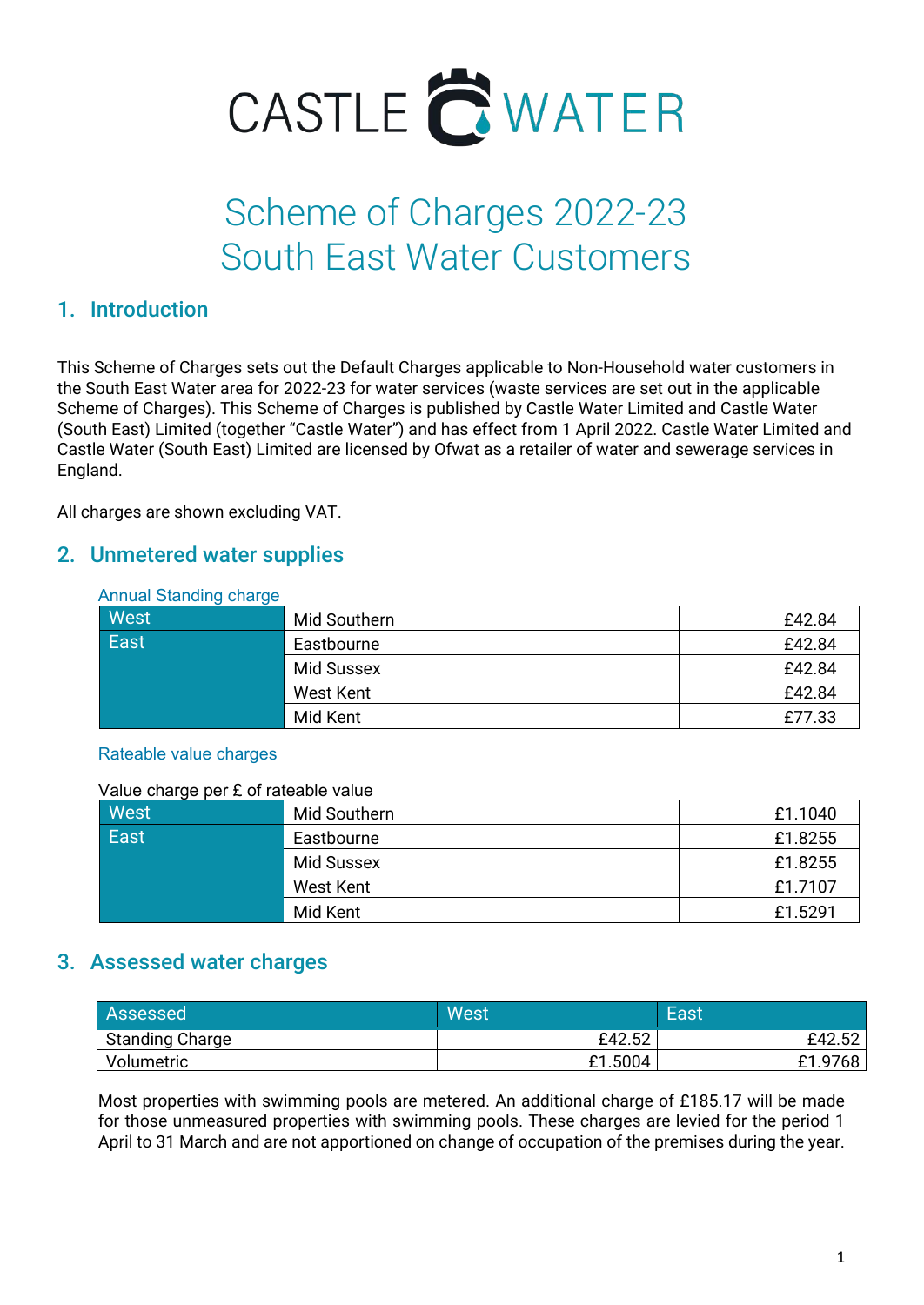# 4. Metered water supplies

The following charges apply from 1 April and where applicable metered bills will be apportioned to take into account any consumption prior to 1 April. This will be shown on the bill as two separate calculations.

#### Annual standing charge

| Meter Size (mm) | <b>Six-monthly Read</b> | <b>Monthly Read</b> |
|-----------------|-------------------------|---------------------|
| 12/15           | £49.38                  | £49.38              |
| 20/22           | £65.34                  | £65.34              |
| 25/28           | £32.57                  | £32.57              |
| 30/32/35        | £49.86                  | £49.86              |
| 40/42           | £62.06                  | £62.06              |
| 50/54           | £76.92                  | £76.92              |
| 65              | £85.50                  | £85.50              |
| 75/80           | £106.01                 | £106.01             |
| 100             | £152.52                 | £152.52             |
| 125/150         | £221.94                 | £221.94             |
| 300             | £269.12                 | £269.12             |

#### Standard volumetric charges

Volumetric charge per m3

| Meter Size below 25mm |         | Meter Size of 25mm and above |         |
|-----------------------|---------|------------------------------|---------|
| West                  | East    | West                         | East    |
| E1.5004               | £1.9768 | £1.5770                      | £2.0777 |

## 5. Block tariff

| Annual standing charge |               |
|------------------------|---------------|
| Meter Size (mm)        | <b>Charge</b> |
| 12/15                  | £7.20         |
| 20/22                  | £23.98        |
| 25/28                  | £32.57        |
| 30/32/35               | £49.86        |
| 40/42                  | £62.06        |
| 50/54                  | £76.92        |
| 65                     | £85.50        |
| 75/80                  | £106.01       |
| 100                    | £152.52       |
| 125/150                | £221.94       |
| 300                    | £269.12       |

Volumetric charge per  $m^3$ , monthly read

| <b>Annual Consumption</b> | <b>Volumetric Charges</b> |         |
|---------------------------|---------------------------|---------|
|                           | West                      | East    |
| $0 - 10$ ML / pa          | £1.5770                   | £2.0777 |
| 10 - 50 ML / pa           | £1.2689                   | £1.6732 |
| 50 - 150 ML / pa          | £1.3040                   | £1.7195 |
| 150 - 250 ML / pa         | £1.2710                   | £1.6820 |
| 250+ ML / pa              | £1.2534                   | £1.6437 |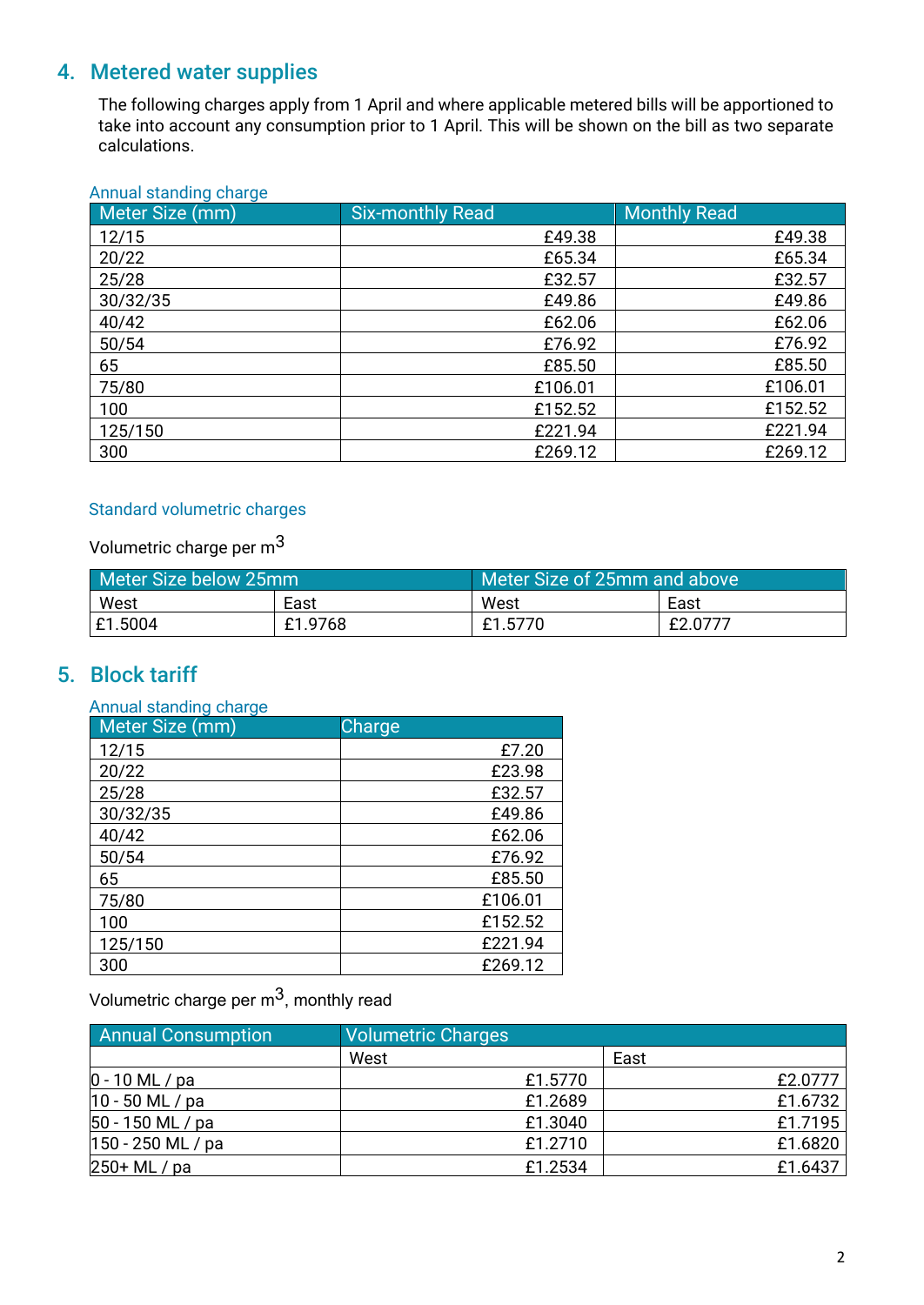## 6. Disconnection and reconnection

Disconnection and reconnection charges may apply in line with South East Water Wholesale Tariff document (Prices are subject to change).

#### **6.1. Disconnection**

| <b>Disconnection</b>                                                                                                                                  |            |  |
|-------------------------------------------------------------------------------------------------------------------------------------------------------|------------|--|
| Disconnection requested by customer (Section 62)                                                                                                      | <b>POA</b> |  |
| Temporary standard disconnection (e.g. for non-payment)                                                                                               | £155.64    |  |
| Permanent or temporary non-standard disconnection (inc. plug/clamp):                                                                                  |            |  |
| Survey                                                                                                                                                | <b>POA</b> |  |
| Disconnection                                                                                                                                         | <b>POA</b> |  |
| NOTE: Properties are disconnected either at a customer's request, or when permitted by law<br>for non-payment of charges or to protect water quality. |            |  |
| Emergency temporary disconnection (e.g. in case of internal leak):                                                                                    |            |  |
| Standard (turning off supply at stop tap)                                                                                                             | No charge  |  |
| Non-standard / out of hours                                                                                                                           | <b>POA</b> |  |
|                                                                                                                                                       |            |  |

#### **6.2 Reconnection**

| Reconnection <sup>21</sup>                                                 |           |
|----------------------------------------------------------------------------|-----------|
| Standard reconnection                                                      | £155.64   |
| Non-standard reconnection (including clamp/plug)                           | POA       |
| A new connection must be applied following all<br>permanent disconnections | POA       |
| <b>Emergency temporary reconnection:</b>                                   |           |
| Standard (turning on supply at stop tap)                                   | No charge |
| Non-standard / out of hours                                                |           |

- 1. Where disconnection is non-standard, and re-connection is also expected to be "nonstandard" South East Water will provide a quote for this reconnection. The cost of this quote will be added to the non-standard re-connectioncharge.
- 2. In the case of reconnection following disconnection due to water quality or breach of water fitting regulations, an inspection and/or sample charges mayapply.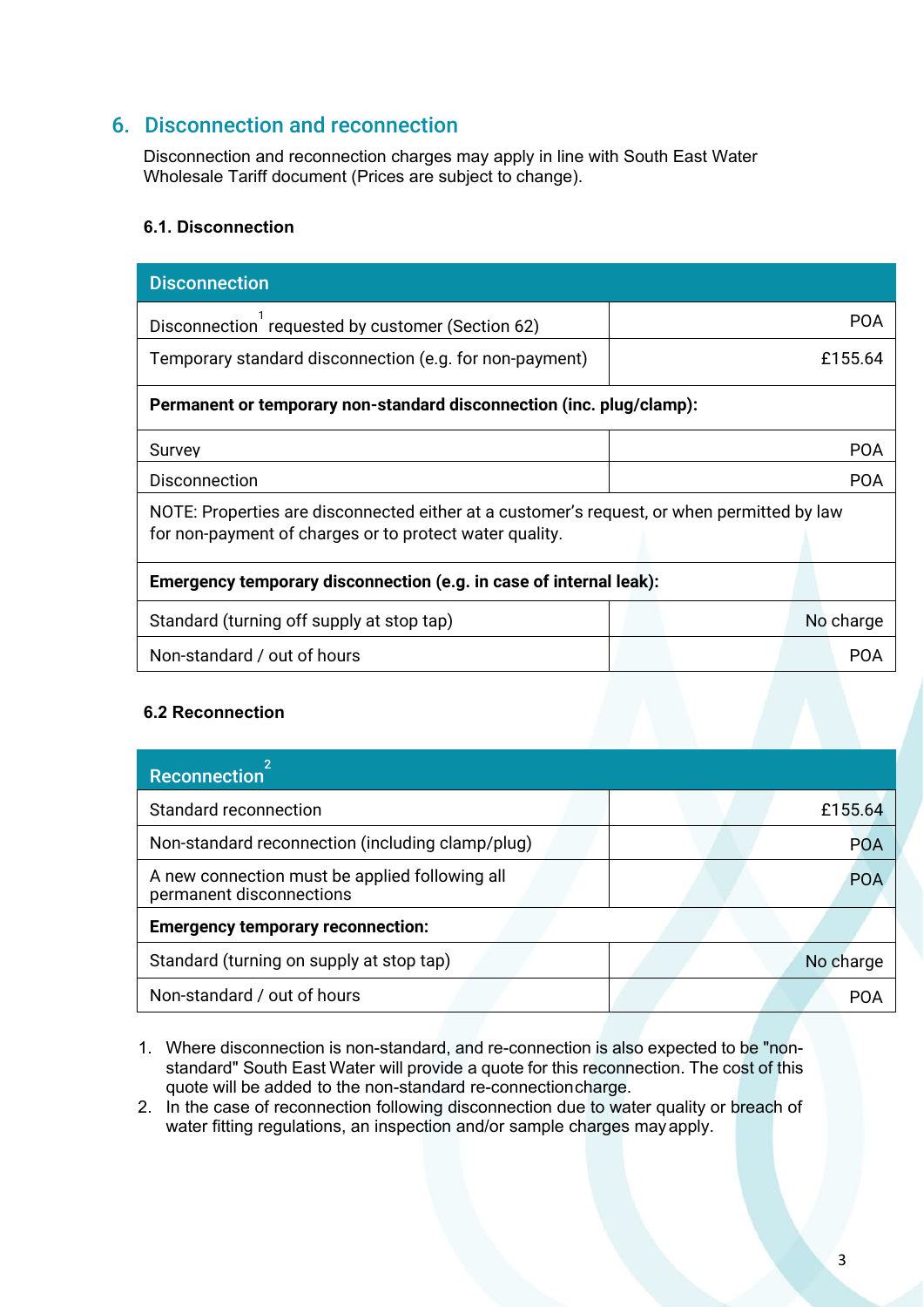## 7. Miscellaneous Charges

#### **7.1 Inspection/Survey**

| Inspection / survey charges                                   |         |
|---------------------------------------------------------------|---------|
| Retailer only visit (first hour)                              | £66.15  |
| Additional 30mins (up to four additional hours <sup>3</sup> ) | £33.08  |
| Wholesale only inspection (first hour)                        | £100.52 |
| Additional 30mins (up to four additional hours <sup>3</sup> ) | £21.83  |
| <b>Survey:</b>                                                |         |
| First hour                                                    | £61.67  |
| Additional 30mins (up to four additional hours <sup>3</sup> ) | £54.90  |

3. Where disconnection is non-standard, and re-connection is also expected to be "nonstandard" South East Water will provide a quote for this reconnection. The cost of this quote will be added to the non-standard re-connection charge.

#### **7.2 Metering**

#### **7.2.1 Meter Accuracy**

| <b>Testing of meters - onsite</b>                      |            |
|--------------------------------------------------------|------------|
| Meter checked on site:                                 |            |
| First visit $-$ test shows meter to be accurate        | £33.08     |
| Subsequent visit:                                      |            |
| Test shows meter accurate - connected to a house       | £54.08     |
| Test shows meter accurate - other meters               | <b>POA</b> |
| Test shows meter to be inaccurate                      | No charge  |
| Meter removal:                                         |            |
| Test shows meter to be accurate - connected to a house | £106.58    |
| Test shows meter to be accurate - other meters         | <b>POA</b> |
| Test shows meter to be inaccurate                      | No charge  |

4. In the case of reconnection following disconnection due to water quality or breach of water fitting regulations, an inspection and/or sample charges mayapply.

#### **7.2.1 Meter Installation/Replacement**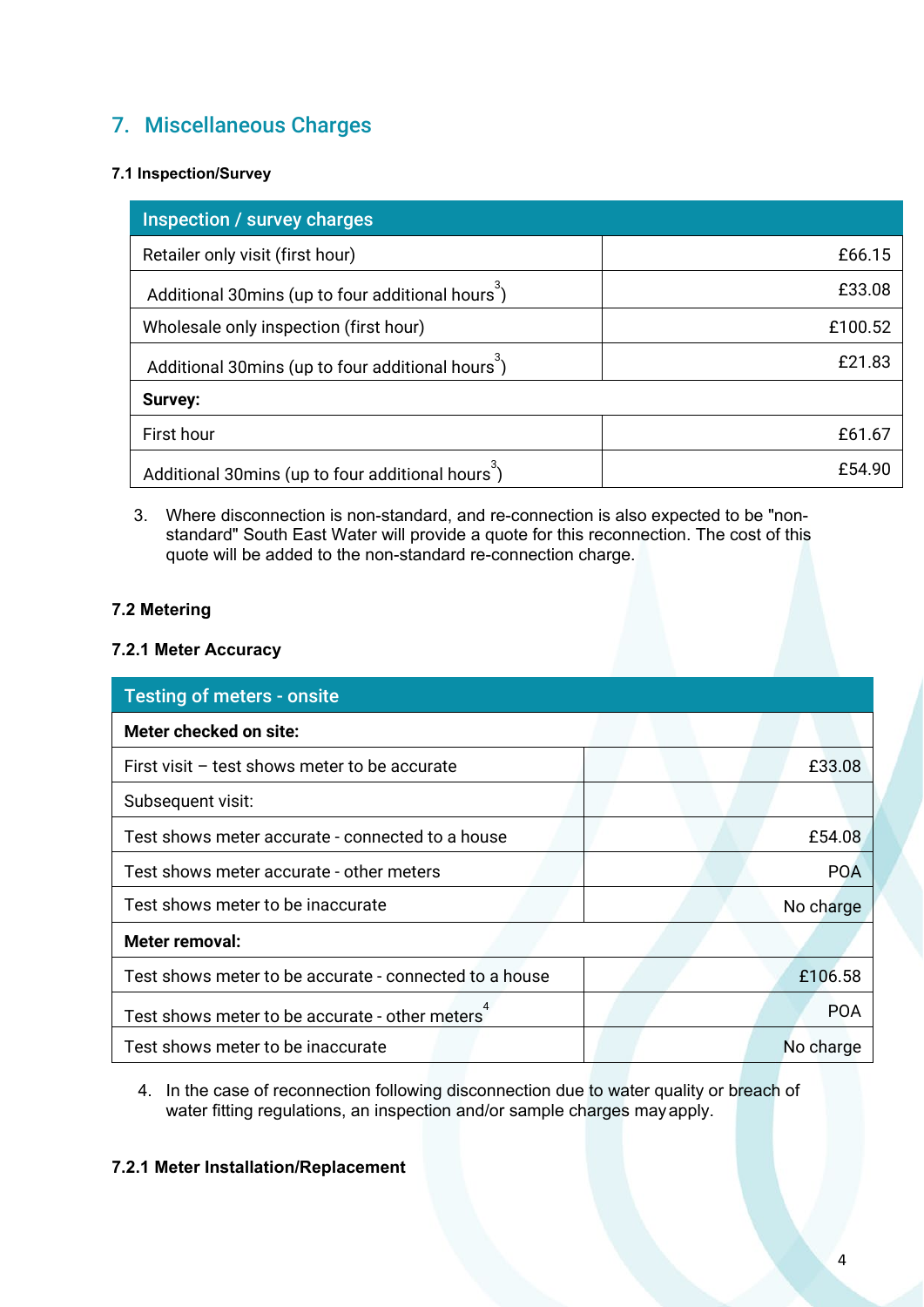| <b>Metering</b>                                                           |            |
|---------------------------------------------------------------------------|------------|
| Installation of meter (where feasible)                                    | <b>POA</b> |
| Replacement of faulty meter                                               | No charge  |
| <b>Other metering works:</b>                                              |            |
| Relocate meter                                                            | <b>POA</b> |
| Change of meter model/size                                                | <b>POA</b> |
| Ad-hoc metering works (e.g. enabling works that we agree<br>to carry out) | <b>POA</b> |
| NOTE: activities above may be combined.                                   |            |

5. Where inspection/survey is expected to exceed five hours overall South East Water will seek consent before continuing works. New meter will be installed to allow for thetesting.

Where damage is done by customer, then costs reasonably incurred repairing or replacing the meter will be charged including survey costs. If a change of size/model/location is requested then additional charges may be payable, as outlined in tableabove.

### Ad-hoc meter reading

| Adhoc meter reading visit |  |  |
|---------------------------|--|--|
|                           |  |  |

### **7.3 Abortive and Cancellation Charges**

| Abortive / cancellation charges                   |            |
|---------------------------------------------------|------------|
| Standard missed appointment                       | £133.59    |
| Non-standard missed appointment <sup>6</sup>      | <b>POA</b> |
| Standard cancellation (same day)                  | £53.75     |
| Non-standard cancellation <sup>6</sup> (same day) | <b>POA</b> |

#### **7.4 Other Services**

| Installation of splitters and data loggers |  |  |
|--------------------------------------------|--|--|
| Survey and installations work              |  |  |
| (Specific terms and conditions may apply)  |  |  |
| <b>Location of leaks and repairs</b>       |  |  |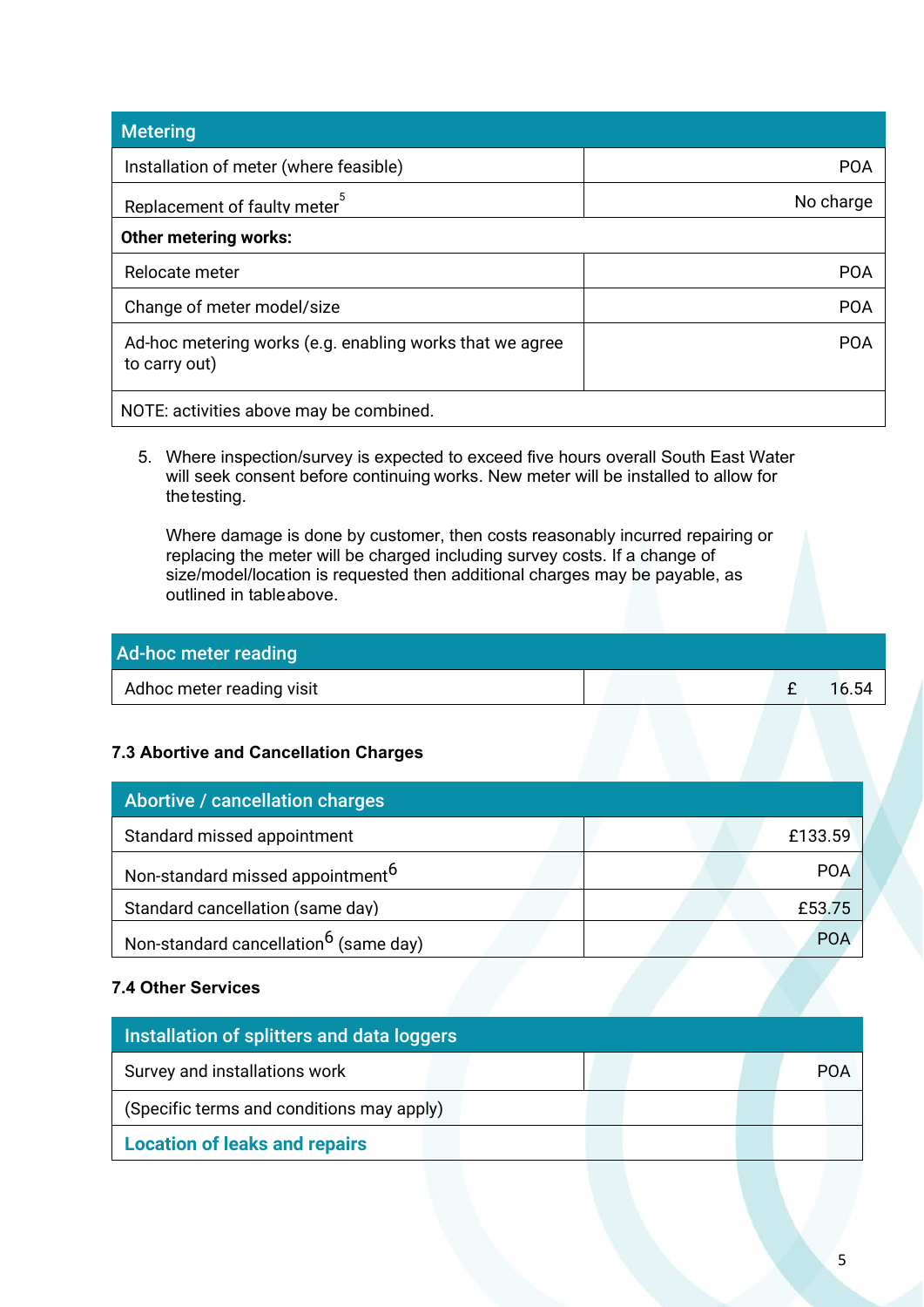| Leak detection and repair services                                            |   | P <sub>(</sub> )A |
|-------------------------------------------------------------------------------|---|-------------------|
| (Specific terms and conditions may apply)                                     |   |                   |
| <b>Ad-hoc/miscellaneous works</b>                                             |   |                   |
| Adhoc/miscellaneous works                                                     |   | POA               |
| (Specific terms and conditions may apply)                                     |   |                   |
| <b>Replacement of lead pipe</b>                                               |   |                   |
| Replacement of communication pipe (provided customer<br>replaces supply pipe) |   | POA               |
| Adhoc works (e.g. replacement of supply pipe)                                 |   | POA               |
| (Specific terms and conditions may apply)                                     |   |                   |
| <b>Map charge</b>                                                             |   |                   |
| Providing water infrastructure maps to customers (per<br>map)                 | £ | 34.91             |

6. Non-standard cancellation and abortive fees will cover the costs incurred up to the time of cancellation and the costs of any resources that South East Water is unable to reallocate toother

NOTE: Unless specified above, all services are only provided during standard hours

POA: Price on application

## 8. Other charges

Other charges may apply in line with South East Water wholesale charges. Castle Water may charge a reasonable administration cost in connection with services provided by South East Water or procured for customers by South East Water, where there is no specified Retail charge. Charges will be made at the higher rate of 3.5% or an hourly rate of £82.68.

Castle Water may charge a failed direct debit charge of £48.24 if there is any failure in any direct debit payment (other than as a result of the act or omission of Castle Water).

Castle Water may charge:

- A debt collection charge of £182.00 in respect of any invoice where Castle Water passes the account to an external debt collection agency for collection activity (including telephone, postal, email contract and visits to the relevant premises);
- A visit charge of £182.00 in respect of any invoice where Castle Water arrange a visit to the relevant premises for collection and/or disconnection activity by Castle Water employees; and
- A recoveries charge of £140.00 in respect of any invoice which remains unpaid in where Castle Water has undertaken legal action to recover such sums

These charges are in addition to: